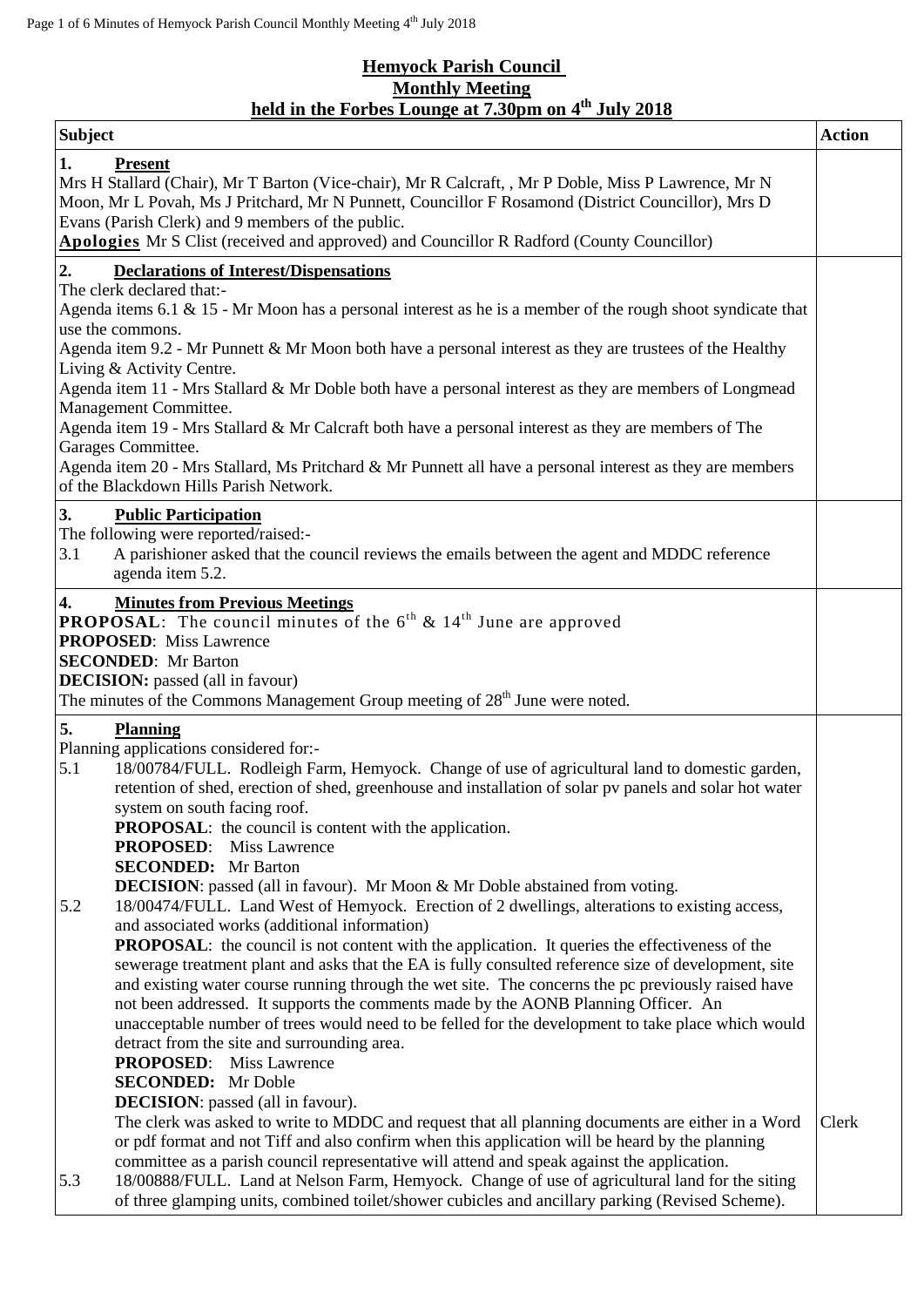| <b>PROPOSAL:</b> the council is content with the application.<br><b>PROPOSED:</b> Mr Moon<br><b>SECONDED:</b> Mr Punnett                                                                                                                                                                                                                                                                                                                                                                                                                                                                                                                                                                                                                                                                                                                                                                                                                                                                                                                                                                                                                                                                                                                                                                                                                                                                                                                                                                                                                                                                                                                                                                                                                                                                                                                                                                                                                                                                                                               |                   |
|----------------------------------------------------------------------------------------------------------------------------------------------------------------------------------------------------------------------------------------------------------------------------------------------------------------------------------------------------------------------------------------------------------------------------------------------------------------------------------------------------------------------------------------------------------------------------------------------------------------------------------------------------------------------------------------------------------------------------------------------------------------------------------------------------------------------------------------------------------------------------------------------------------------------------------------------------------------------------------------------------------------------------------------------------------------------------------------------------------------------------------------------------------------------------------------------------------------------------------------------------------------------------------------------------------------------------------------------------------------------------------------------------------------------------------------------------------------------------------------------------------------------------------------------------------------------------------------------------------------------------------------------------------------------------------------------------------------------------------------------------------------------------------------------------------------------------------------------------------------------------------------------------------------------------------------------------------------------------------------------------------------------------------------|-------------------|
| <b>DECISION</b> : passed (all in favour).<br>5.4<br>18/00641/FULL. Beamley Bungalow Hemyock. Erection of a replacement dwelling with new                                                                                                                                                                                                                                                                                                                                                                                                                                                                                                                                                                                                                                                                                                                                                                                                                                                                                                                                                                                                                                                                                                                                                                                                                                                                                                                                                                                                                                                                                                                                                                                                                                                                                                                                                                                                                                                                                               |                   |
| access track.<br><b>PROPOSAL:</b> the council is not content with the application. The proposed dwelling is too<br>prominent for the site. The proposed dwelling is beyond the existing domestic curtilage. The<br>proposed access track encroaches on agricultural land and a public footpath would have to share this<br>vehicular access. It is not understood why the existing access/drive cannot be used. It is not<br>understood why the proposed dwelling is not being built on the existing footprint.<br><b>PROPOSED:</b> Mr Povah<br><b>SECONDED:</b> Mr Moon<br><b>DECISION:</b> passed (all in favour). Mrs Stallard abstained from voting.<br>Permission granted noted for:-<br>5.5<br>18/00581/HOUSE. 25 Castle Park, Hemyock. Erection of single storey extension.<br>5.6<br>18/00383/HOUSE. Foxholes Farm, Clayhidon. Erection of a two storey side extension and first<br>floor extension to existing dwelling<br>Application withdrawn noted for:-<br>5.7<br>18/00652/HOUSE. 33 Longmead, Hemyock. Conversion of existing Garage to ancillary                                                                                                                                                                                                                                                                                                                                                                                                                                                                                                                                                                                                                                                                                                                                                                                                                                                                                                                                                                       |                   |
| accommodation.                                                                                                                                                                                                                                                                                                                                                                                                                                                                                                                                                                                                                                                                                                                                                                                                                                                                                                                                                                                                                                                                                                                                                                                                                                                                                                                                                                                                                                                                                                                                                                                                                                                                                                                                                                                                                                                                                                                                                                                                                         |                   |
| 6.<br><b>Matters Arising</b><br>6.1<br>Gun Club - following a letter of complaint from a parishioner about the conduct of the gun club, four<br>councillors visited the turbary while a clay shoot was underway. Following that visit the councillors<br>confirmed they are content with the existing arrangements. The clerk confirmed that the firearms<br>officer is content with the existing shooting positions and the gun club has agreed to ensure it only<br>shoots from right to left on stand 4. The clerk reported that she had received a further email from the<br>parishioner at 4pm today and this will be added to the agenda for the next meeting and not discussed<br>at this meeting. Mr Punnett reported that he had read through the existing agreement and thought that<br>a slight amendment to it would be prudent so as to provide clarity.<br>PROPOSAL: the clerk amends the existing gun club agreement under the second schedule, 2.1 to<br>read 'At the discretion of the licensor the licence shall end on the earliest of:' and arranges for it to be<br>signed by the council and the gun club.<br><b>PROPOSED:</b> Mr Punnett<br><b>SECONDED:</b> Miss Lawrence<br><b>DECISION</b> : passed (all in favour).<br>6.2<br>The clerk reported that Summerfield (the developer looking at a potential site(s) at Culmbridge Farm)<br>has contacted her to ask for a meeting with the council/parish. She has asked Summerfield to suggest<br>some dates and times.<br>Floodbridge – Mr Povah has inspected the bridge over the river adjoining the raised<br>6.3<br>walkway/floodbridge. Approximately 50% of the decking needs replacing. Mr Povah will look at<br>alternative options and obtain the necessary quotations.<br>Mr Povah has spoken to Rob at Fensec about the pedestrian gates on the raised walkway and will<br>6.4<br>obtain a quote to design a solution to automatically close the pedestrian gates when the field gate<br>opens, thus preventing a potential hazard to pedestrians. | Clerk<br>LP<br>LP |
| <b>District Council Report</b><br>7.                                                                                                                                                                                                                                                                                                                                                                                                                                                                                                                                                                                                                                                                                                                                                                                                                                                                                                                                                                                                                                                                                                                                                                                                                                                                                                                                                                                                                                                                                                                                                                                                                                                                                                                                                                                                                                                                                                                                                                                                   |                   |
| <b>Councillor Frank Rosamond reported:-</b><br>MDDC have put 'beware hedgehogs' on all of its lawn cutting equipment. MDDC is considering increasing<br>the dog litter fine from £80 to £150. As part of this year's National Democracy Week, MDDC will start<br>sending emails to residents on their $18th$ birthday congratulating them on their eligibility to vote. Wyndham<br>Singers are performing at St Mary's Church on Saturday 21 <sup>st</sup> July.                                                                                                                                                                                                                                                                                                                                                                                                                                                                                                                                                                                                                                                                                                                                                                                                                                                                                                                                                                                                                                                                                                                                                                                                                                                                                                                                                                                                                                                                                                                                                                       |                   |
| 8.<br><b>County Council Report</b><br>Councillor Radford sent the following report:-<br>The road at Ruggs Moor will be resolved with a haunch and backfill soon. Just to remind everyone that I<br>have the locality budget available for small request for local clubs/organisations, etc. Applications to be<br>made to me. This year I have an additional budget from the Invest in Devon Fund, the last revenues from the<br>sale of Exeter Airport.                                                                                                                                                                                                                                                                                                                                                                                                                                                                                                                                                                                                                                                                                                                                                                                                                                                                                                                                                                                                                                                                                                                                                                                                                                                                                                                                                                                                                                                                                                                                                                               |                   |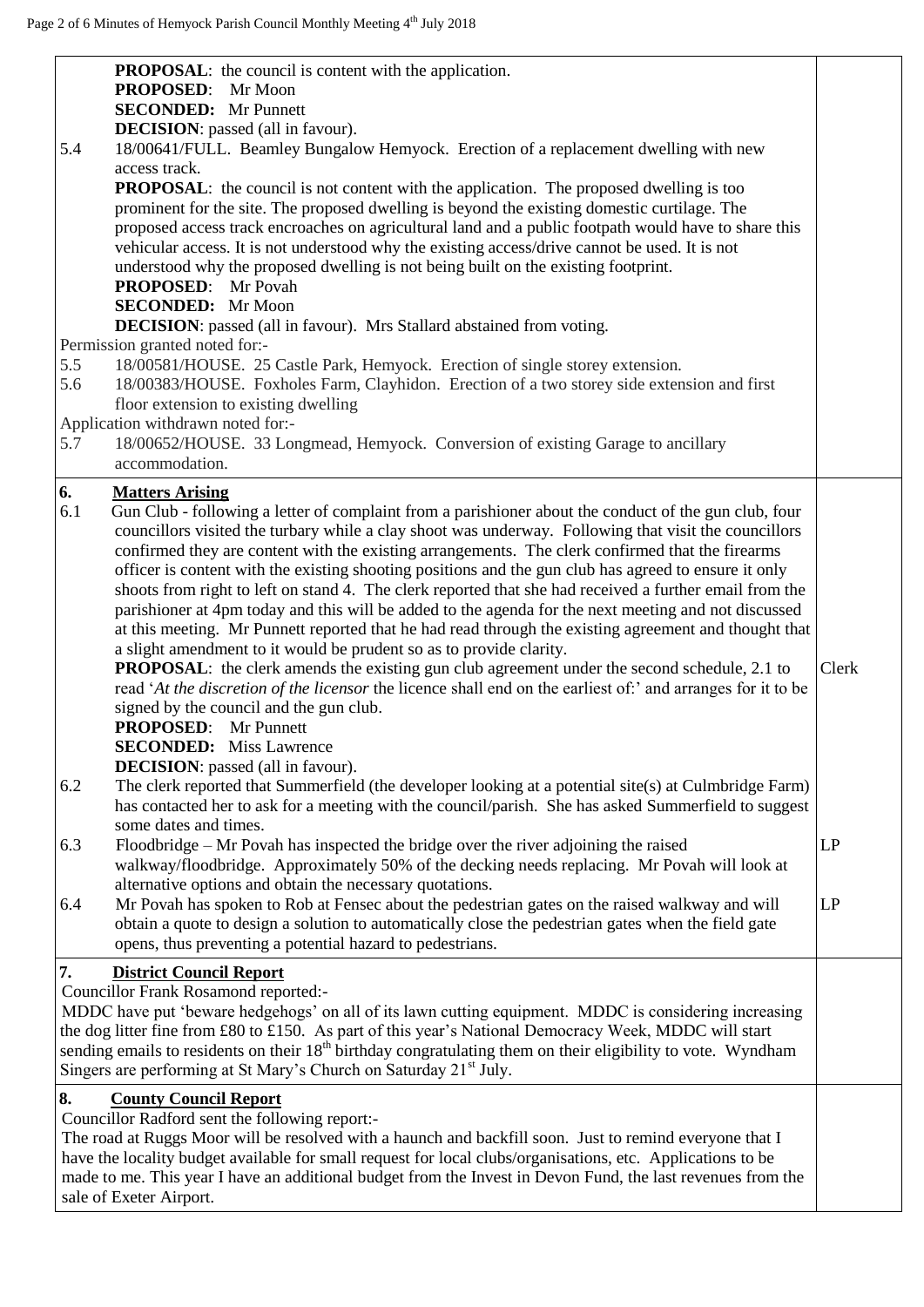| 9. Finance                                                                                                  |                                           |                                                |            |                                                                                                                                                                            |  |
|-------------------------------------------------------------------------------------------------------------|-------------------------------------------|------------------------------------------------|------------|----------------------------------------------------------------------------------------------------------------------------------------------------------------------------|--|
| 9.1                                                                                                         |                                           | Income and expenditure and bank reconciliation |            |                                                                                                                                                                            |  |
| <b>INCOME</b>                                                                                               |                                           |                                                |            |                                                                                                                                                                            |  |
| 1.                                                                                                          | 2,080.73                                  | VAT reclaim                                    |            |                                                                                                                                                                            |  |
| 2.                                                                                                          | 150.00                                    | Gun club                                       |            |                                                                                                                                                                            |  |
| 3.                                                                                                          | 35.72                                     | Interest-dep                                   |            |                                                                                                                                                                            |  |
| 4.                                                                                                          | .35                                       | Interest $- gf$                                |            |                                                                                                                                                                            |  |
| $\overline{5}$ .                                                                                            | .98                                       | Interest $-p3$                                 |            |                                                                                                                                                                            |  |
|                                                                                                             | <b>EXPENDITURE</b>                        |                                                |            |                                                                                                                                                                            |  |
| 1.                                                                                                          | 842.35                                    | D Evans                                        |            | Clerk's wages and expenses                                                                                                                                                 |  |
| 2.                                                                                                          | 34.77                                     | <b>HMRC</b>                                    |            | <b>PAYE</b>                                                                                                                                                                |  |
| 3.                                                                                                          |                                           | 7.00   St Mary's PCC Hemyock                   |            | Fete stall                                                                                                                                                                 |  |
| 4.                                                                                                          |                                           | 50.00 Devon Communities Together               |            | Membership                                                                                                                                                                 |  |
| 5.                                                                                                          | 24.80                                     | Hemyock Parish Hall                            |            | Room hire                                                                                                                                                                  |  |
| 6.                                                                                                          | 488.76                                    | I Pike                                         |            | Maintenance, grass cutting & materials                                                                                                                                     |  |
| 7.                                                                                                          | 31.10                                     | N Thompson                                     |            | Volunteer expenses (fuel and strim wire)                                                                                                                                   |  |
| 8.                                                                                                          | 18.00                                     | <b>Unity Trust Bank</b>                        |            | Bank charge                                                                                                                                                                |  |
| 9.                                                                                                          | 33.80                                     | H Stallard                                     |            | Reimbursement of signage                                                                                                                                                   |  |
|                                                                                                             | <b>BANK RECONCILIATION</b>                |                                                |            |                                                                                                                                                                            |  |
|                                                                                                             | HSBC Community a/c                        |                                                | 18,976.41  |                                                                                                                                                                            |  |
|                                                                                                             | <b>HSBC</b> Deposit                       |                                                | 75,054.96  |                                                                                                                                                                            |  |
|                                                                                                             | <b>HSBC</b> Griffith/Flay                 |                                                |            | $\Omega$                                                                                                                                                                   |  |
| HSBC <sub>P3</sub>                                                                                          |                                           |                                                | 0.04       |                                                                                                                                                                            |  |
|                                                                                                             | <b>HSBC</b> Longmead                      |                                                | 1.27       |                                                                                                                                                                            |  |
|                                                                                                             | <b>Unity Trust Bank current</b>           |                                                | 18.00      |                                                                                                                                                                            |  |
|                                                                                                             | Unity Trust Bank deposit                  |                                                | 62,691.41  |                                                                                                                                                                            |  |
|                                                                                                             | <b>Unity Trust Bank GF</b>                |                                                | 705.43     |                                                                                                                                                                            |  |
| Unity Trust Bank P3                                                                                         |                                           | 2200.78                                        |            |                                                                                                                                                                            |  |
| Nationwide Bond                                                                                             |                                           | 85,491.74                                      |            |                                                                                                                                                                            |  |
| <b>United Trust Bank</b>                                                                                    |                                           | 75,000.00                                      |            |                                                                                                                                                                            |  |
|                                                                                                             |                                           |                                                |            |                                                                                                                                                                            |  |
| <b>Total</b>                                                                                                |                                           |                                                | 320,140.04 |                                                                                                                                                                            |  |
|                                                                                                             |                                           |                                                |            |                                                                                                                                                                            |  |
|                                                                                                             |                                           |                                                |            | <b>PROPOSAL:</b> that the income is agreed and the above cheques/payments are paid/agreed.                                                                                 |  |
| <b>PROPOSED:</b>                                                                                            |                                           | Miss Lawrence                                  |            |                                                                                                                                                                            |  |
|                                                                                                             | <b>SECONDED:</b> Mr Barton                |                                                |            |                                                                                                                                                                            |  |
|                                                                                                             | <b>DECISION</b> : passed (all in favour). |                                                |            |                                                                                                                                                                            |  |
|                                                                                                             |                                           |                                                |            |                                                                                                                                                                            |  |
| 9.2                                                                                                         |                                           |                                                |            | The Blackdown Healthy Living & Activity Centre (BHLAC) is owned by the parish council.                                                                                     |  |
|                                                                                                             |                                           |                                                |            | Mr Punnet updated the council on the latest quotations for new windows. Additional information<br>is still needed and this will be carried forward until the next meeting. |  |
| 9.3                                                                                                         |                                           |                                                |            | Mr Povah raised the issue of the front entrance doors. He suggested that the council may wish to                                                                           |  |
|                                                                                                             |                                           |                                                |            | reconsider its decision about having two different sized doors at the front of the building. He                                                                            |  |
|                                                                                                             |                                           |                                                |            | suggested two doors of the same size both electronically opening would be more aesthetically                                                                               |  |
|                                                                                                             |                                           |                                                |            | pleasing and more useable for wheelchair users and people who are assisted into the building.                                                                              |  |
|                                                                                                             |                                           |                                                |            | <b>PROPOSAL:</b> the council instructs TLS to install 2 same-sized electronic doors for an additional                                                                      |  |
|                                                                                                             | £1,500 (£6,500 plus VAT in total)         |                                                |            |                                                                                                                                                                            |  |
|                                                                                                             |                                           | <b>PROPOSED:</b> Miss Lawrence                 |            |                                                                                                                                                                            |  |
|                                                                                                             | <b>SECONDED:</b> Mr Barton                |                                                |            |                                                                                                                                                                            |  |
|                                                                                                             |                                           | <b>DECISION</b> : passed (all in favour).      |            |                                                                                                                                                                            |  |
| LP<br>Mr Povah suggested the council should consider screening off the underneath of the building to<br>9.4 |                                           |                                                |            |                                                                                                                                                                            |  |
| improve the insulation. He will draft a specification and obtain quotations.                                |                                           |                                                |            |                                                                                                                                                                            |  |
|                                                                                                             | 10. Clerk Update                          |                                                |            |                                                                                                                                                                            |  |
|                                                                                                             |                                           |                                                |            |                                                                                                                                                                            |  |

10.1 Sir John Cave, the Vice Lord-Lieutenant of Devon, died on June 14. Clerk will send a letter of condolence. Clerk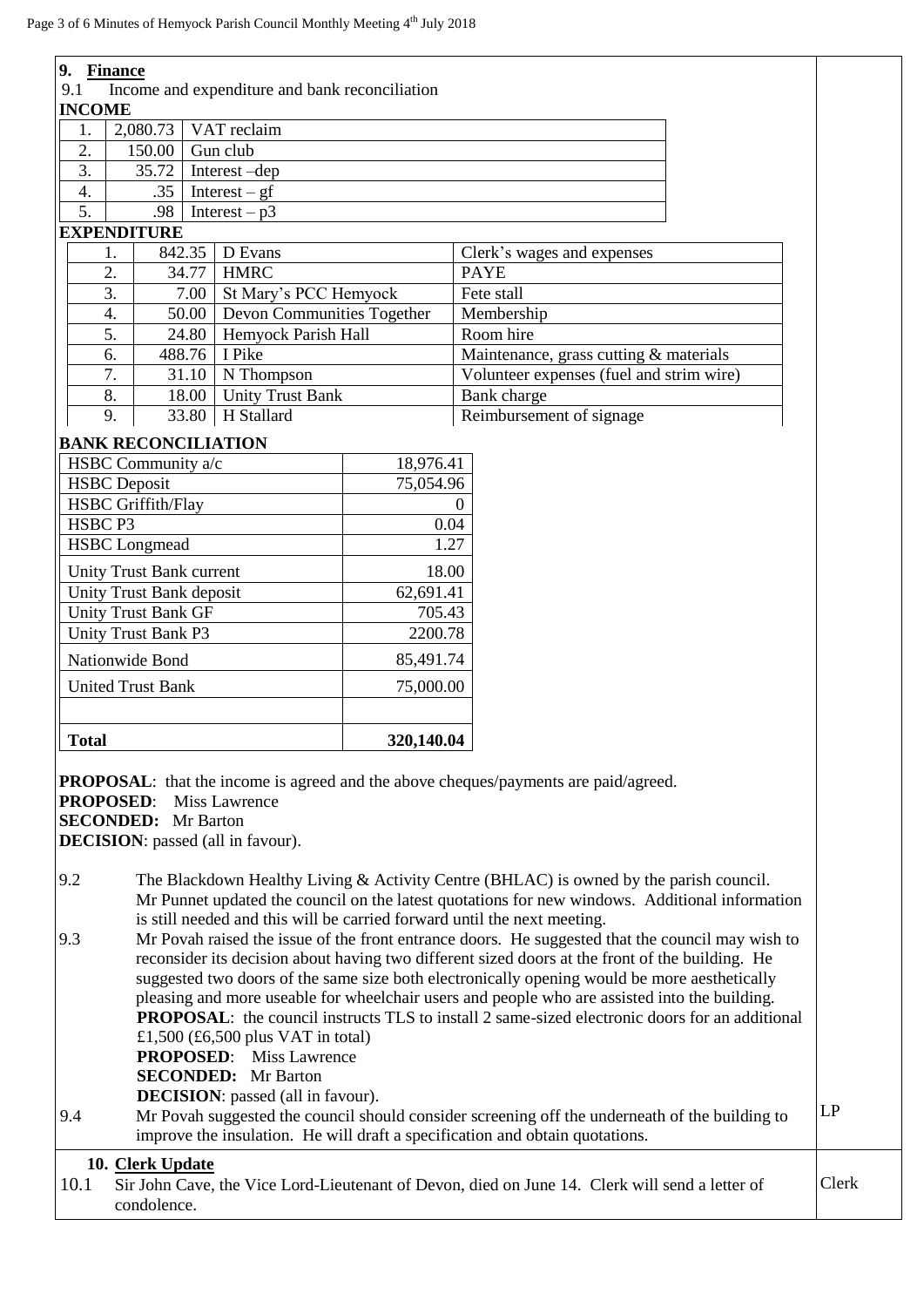| 10.2 | The clerk will work with Clayhidon Parish Council to form a joint Communities Together application<br>reference village noticeboard.                                                |          |
|------|-------------------------------------------------------------------------------------------------------------------------------------------------------------------------------------|----------|
| 10.3 | Tennis Club lease has now been signed and issued. This should enable the club to apply to Viridor                                                                                   |          |
|      | for a grant for new lighting.                                                                                                                                                       |          |
| 10.4 | The clerk reported that the printer/scanner bought in 2012 needs replacing.<br><b>PROPOSAL:</b> clerk purchases a replacement printer/scanner up to £250. Clerk to investigate the  |          |
|      | advantages/disadvantages of laser printers and monthly ink deals.                                                                                                                   | Clerk    |
|      | <b>PROPOSED:</b> Mrs Stallard                                                                                                                                                       |          |
|      | <b>SECONDED:</b> Mr Punnett                                                                                                                                                         |          |
|      | <b>DECISION</b> : passed (all in favour).                                                                                                                                           |          |
| 11.  | Longmead                                                                                                                                                                            |          |
|      | Longmead Management Group has approved the new list of roles and financial responsibilities. See attached<br>schedule. Clerk should now pay the agreed $£1,000.00$ interim payment. | Clerk    |
|      | Mr Pike will erect the 'slow down, children playing' signs at Longmead in consultation with the                                                                                     | IP       |
|      | neighbourhood representative, Mr Thompson.                                                                                                                                          |          |
| 12.  | <b>Highways</b>                                                                                                                                                                     |          |
|      | Mr Clist has confirmed he no longer wishes to be the highway representative, chapter 8 and road warden.                                                                             |          |
|      | Free chapter 8 training for volunteer road wardens is still available from DCC. The parish council needs to                                                                         |          |
|      | recruit a volunteer. Mr Calcraft to approach Mr Hawkes.                                                                                                                             | RC       |
| 13.  | <b>Cemetery</b>                                                                                                                                                                     |          |
|      | Cemetery Representative – Mr Barton is happy to be the only representative. He will complete the risk<br>assessment of the cemetery/memorials.                                      | TB       |
|      |                                                                                                                                                                                     |          |
| 14.  | <b>Footpaths</b><br>Nothing to report.                                                                                                                                              |          |
|      |                                                                                                                                                                                     |          |
| 15.  | <b>Commons Management Group (CMG)</b><br>The following recommendations from the Commons Management Group were considered:-                                                          |          |
| 15.1 | PROPOSAL: 3 benches from parish council stock to be erected at Hemyock Turbary. Location to                                                                                         |          |
|      | be agreed with gun club. Mr Pike to collect from Mr Clist and install on site.                                                                                                      | IP       |
|      | <b>PROPOSED:</b> Mr Doble                                                                                                                                                           |          |
|      | <b>SECONDED:</b> Mrs Stallard                                                                                                                                                       |          |
|      | <b>DECISION</b> : passed (all in favour).                                                                                                                                           |          |
| 15.2 | <b>PROPOSAL:</b> A payment of £100 to be paid to the gun club at the end of each season towards the<br>costs of maintaining the turbary.                                            |          |
|      | <b>PROPOSED:</b> Mr Doble                                                                                                                                                           |          |
|      | <b>SECONDED:</b> Mr Barton                                                                                                                                                          |          |
|      | <b>DECISION</b> : passed (all in favour).                                                                                                                                           |          |
| 15.3 | Shuttleton Common – it was noted that quotes will be sought to top the common twice this year.                                                                                      |          |
| 15.4 | PROPOSAL: A letter to be sent to the developer of the land adjacent to the cemetery for update on<br>the current position, copy of letter to be sent to MDDC.                       | Clerk    |
|      | <b>PROPOSED:</b> Mr Doble                                                                                                                                                           |          |
|      | <b>SECONDED:</b> Mrs Stallard                                                                                                                                                       |          |
|      | <b>DECISION</b> : passed (all in favour).                                                                                                                                           |          |
| 15.5 | <b>PROPOSAL:</b> The village information noticeboard to include all of the commons of the parish on                                                                                 |          |
|      | the map with footpaths shown and a short description of each common/turbary. Mr Povah will<br>provide Mr Punnett with a sentence for each common.                                   | LP/NP    |
|      | <b>PROPOSED:</b> Mr Doble                                                                                                                                                           |          |
|      | <b>SECONDED:</b> Mr Povah                                                                                                                                                           |          |
|      | <b>DECISION</b> : passed (all in favour).                                                                                                                                           |          |
| 15.6 | <b>PROPOSAL:</b> Mr Barton & Mr Calcraft are appointed to the group.                                                                                                                |          |
|      | <b>PROPOSED:</b> Mr Doble<br><b>SECONDED:</b> Mrs Stallard                                                                                                                          |          |
|      | <b>DECISION:</b> passed (all in favour).                                                                                                                                            |          |
| 15.7 | Owleycombe Common - Mr Povah intends to visit the site and investigate the possibility of                                                                                           | LP       |
|      | improving access.                                                                                                                                                                   |          |
| 16.  | <b>Village Maintenance</b>                                                                                                                                                          |          |
|      | Mr Pike was asked to keep an eye on vegetation encroaching onto pavements (Eastlands) and fingerposts.                                                                              | $\rm IP$ |
|      |                                                                                                                                                                                     |          |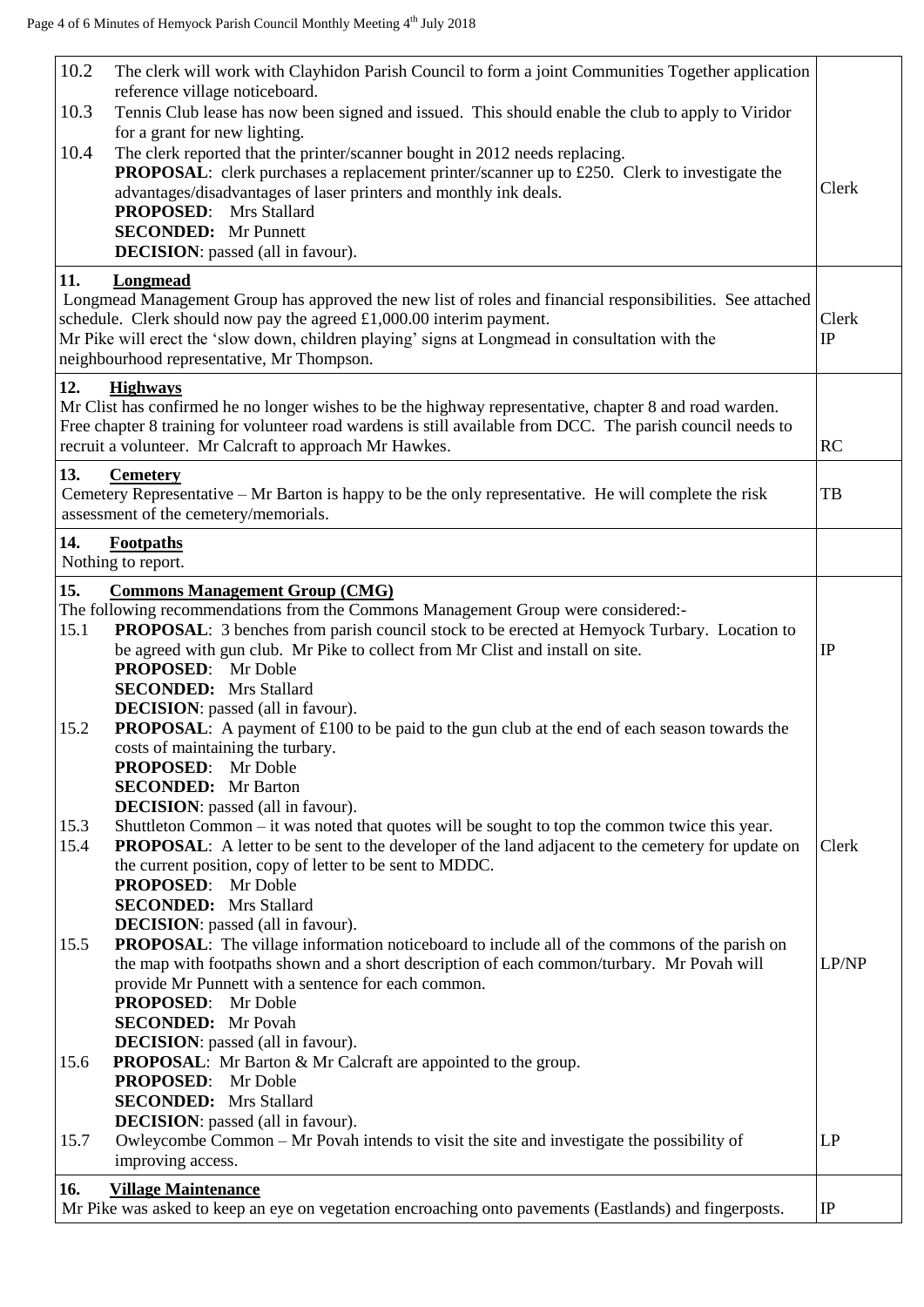$\mathsf{r}$ 

| 17.<br><b>Public Conveniences</b><br>17.1<br><b>PROPOSAL:</b> The council uses Ashfords to complete the public conveniences transfer at a cost of<br>£1,000 plus VAT. Clerk to clarify potential problem with Land Registry map before any transfer<br>occurs.<br><b>PROPOSED:</b><br><b>Miss Lawrence</b><br><b>SECONDED:</b> Mr Povah<br><b>DECISION</b> : passed (all in favour).<br>18.<br><b>Car Park</b>                                                                                                                                                                                                                                   | Clerk    |
|--------------------------------------------------------------------------------------------------------------------------------------------------------------------------------------------------------------------------------------------------------------------------------------------------------------------------------------------------------------------------------------------------------------------------------------------------------------------------------------------------------------------------------------------------------------------------------------------------------------------------------------------------|----------|
| Nothing to report.<br>19.<br><b>Garages Youth Project</b>                                                                                                                                                                                                                                                                                                                                                                                                                                                                                                                                                                                        |          |
| Thanks to Mr Pike for mending the plinth and slab. Clerk to ask Mr Brooke to mend the guttering.                                                                                                                                                                                                                                                                                                                                                                                                                                                                                                                                                 | Clerk    |
| 20.<br><b>Blackdown Hills Parish Network</b><br>AGM to be held $6^{th}$ July at 7.30pm Throgmorton Hall, Dunkeswell.                                                                                                                                                                                                                                                                                                                                                                                                                                                                                                                             |          |
| 21.<br><b>Old School Court</b><br>The parish council understands that there are two parties interested in purchasing the building and hopes that<br>either of the two parties is successful and that the building will continue to provide homes for persons over<br>the age of 55.                                                                                                                                                                                                                                                                                                                                                              |          |
| 22.<br><b>Asset Management</b><br>Mr Povah & Miss Lawrence will meet next month to discuss surveying the assets/Schemes of Work.                                                                                                                                                                                                                                                                                                                                                                                                                                                                                                                 |          |
| 23.<br>Correspondence<br>Open Spaces - Summer edition noted.<br>23.1<br>23.2<br>CPRE Annual Report noted.<br>23.3<br>Email from parishioner requesting street lights on High Street are switched off overnight. The clerk<br>informed the meeting of the procedure including consultation with emergency services and<br>immediate neighbours. Clerk to ask parishioner to obtain the support/signature of the immediate<br>neighbours. Clerk to mention in PR.<br>Email from parishioner reference potential Father Christmas visit to Hemyock.<br>23.4<br><b>PROPOSAL:</b> The council has no objection to this proposal.<br>PROPOSED: Mr Moon | Clerk    |
| <b>SECONDED:</b> Mr Povah<br><b>DECISION</b> : passed (all in favour).                                                                                                                                                                                                                                                                                                                                                                                                                                                                                                                                                                           |          |
| 24 Items raised by Chairman<br>24.1 Old School Court – is being advertised on the open market. Mr Povah suggested the parish council<br>should consider attempting to list the building to prevent it being bulldozed. Mrs Stallard suggested<br>this was not a good idea as a new owner may need to make changes to the building.                                                                                                                                                                                                                                                                                                               |          |
| 25<br><b>Items raised by Councillors</b><br>25.1<br>Miss Lawrence reported that the AONB has been successful in its bid for funds from Historic<br>England for linear boundaries to protect Devon hedge banks.<br>Miss Lawrence reported that the Calf Club Centenary Group has received various pieces of<br>25.2<br>information and leads and the Primary School wishes to be involved in the project.                                                                                                                                                                                                                                         |          |
| 25.3<br>Miss Lawrence is concerned about the deterioration of the refurbished Parish Pump. Mr Pike was<br>asked to clean it. It is understood Mr Clist was monitoring the situation. Clerk will ask Mr Clist for<br>an update. Mrs Stallard will contact Mr Beard if necessary.                                                                                                                                                                                                                                                                                                                                                                  | Clerk/HS |
| Mr Calcraft asked when the trim trail at Longmead will be resurfaced. Mr Doble & Mrs Stallard will $ PD/HS $<br>25.4<br>take this to Longmead Management Group for consideration.                                                                                                                                                                                                                                                                                                                                                                                                                                                                |          |
| Mr Doble suggested the council could consider having a free survey of its buildings (Longmead,<br>25.5<br>BHLAC) to gain advice on how to be more energy efficient. Mr Doble to ask company to email clerk PD<br>with more information.                                                                                                                                                                                                                                                                                                                                                                                                          |          |
| 25.6<br>St Mary's Fete – available councillors to arrive at 11.30am to set up for church fete.<br>25.7<br>Mr Povah reported the stones at the old floodbridge need repainting and re-setting. Mr Povah will<br>obtain a quote to re-set the fallen ones and then a volunteer group will paint them.                                                                                                                                                                                                                                                                                                                                              | LP       |
| 25.8<br>It was reported that litter left by the river has increased in recent months. Clerk to mention in PR.<br>26<br><b>Public Participation</b>                                                                                                                                                                                                                                                                                                                                                                                                                                                                                               | Clerk    |
| The following were reported/raised:-<br>How will the parish find out if the council is to meet with a potential developer? Any meeting will be<br>26.1                                                                                                                                                                                                                                                                                                                                                                                                                                                                                           |          |

 $\overline{\phantom{a}}$